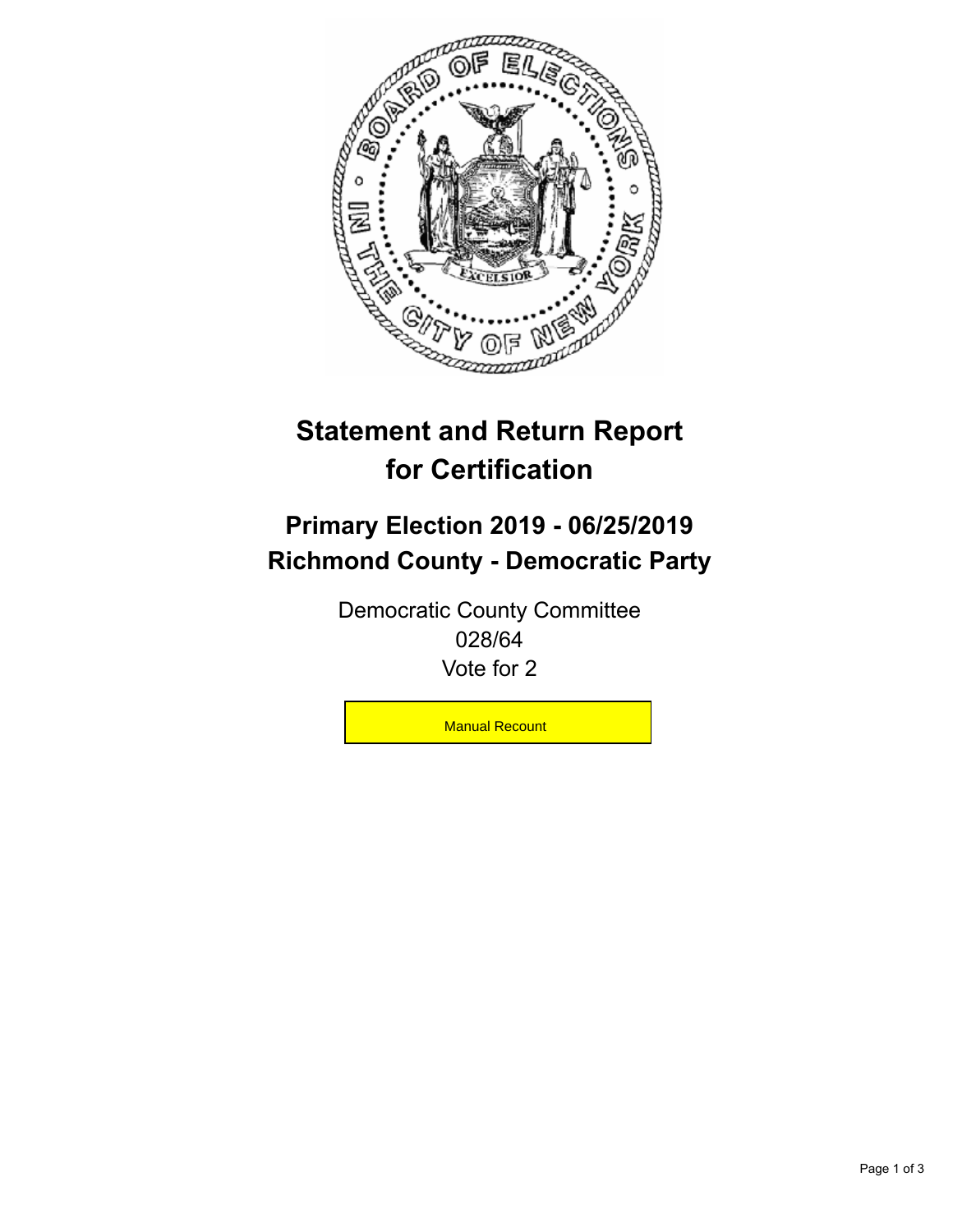

## **Assembly District 64**

| <b>PUBLIC COUNTER</b>                                    | 3              |
|----------------------------------------------------------|----------------|
| MANUALLY COUNTED EMERGENCY                               | 0              |
| ABSENTEE / MILITARY                                      | 0              |
| AFFIDAVIT                                                | 0              |
| <b>Total Ballots</b>                                     | 3              |
| Less - Inapplicable Federal/Special Presidential Ballots | 0              |
| <b>Total Applicable Ballots</b>                          | 3              |
| <b>JESSIE DIMINO</b>                                     | 2              |
| <b>IVYUANAH MARCUS</b>                                   |                |
| DORINDA SEMELE                                           |                |
| <b>Total Votes</b>                                       | 4              |
| Unrecorded                                               | $\overline{2}$ |